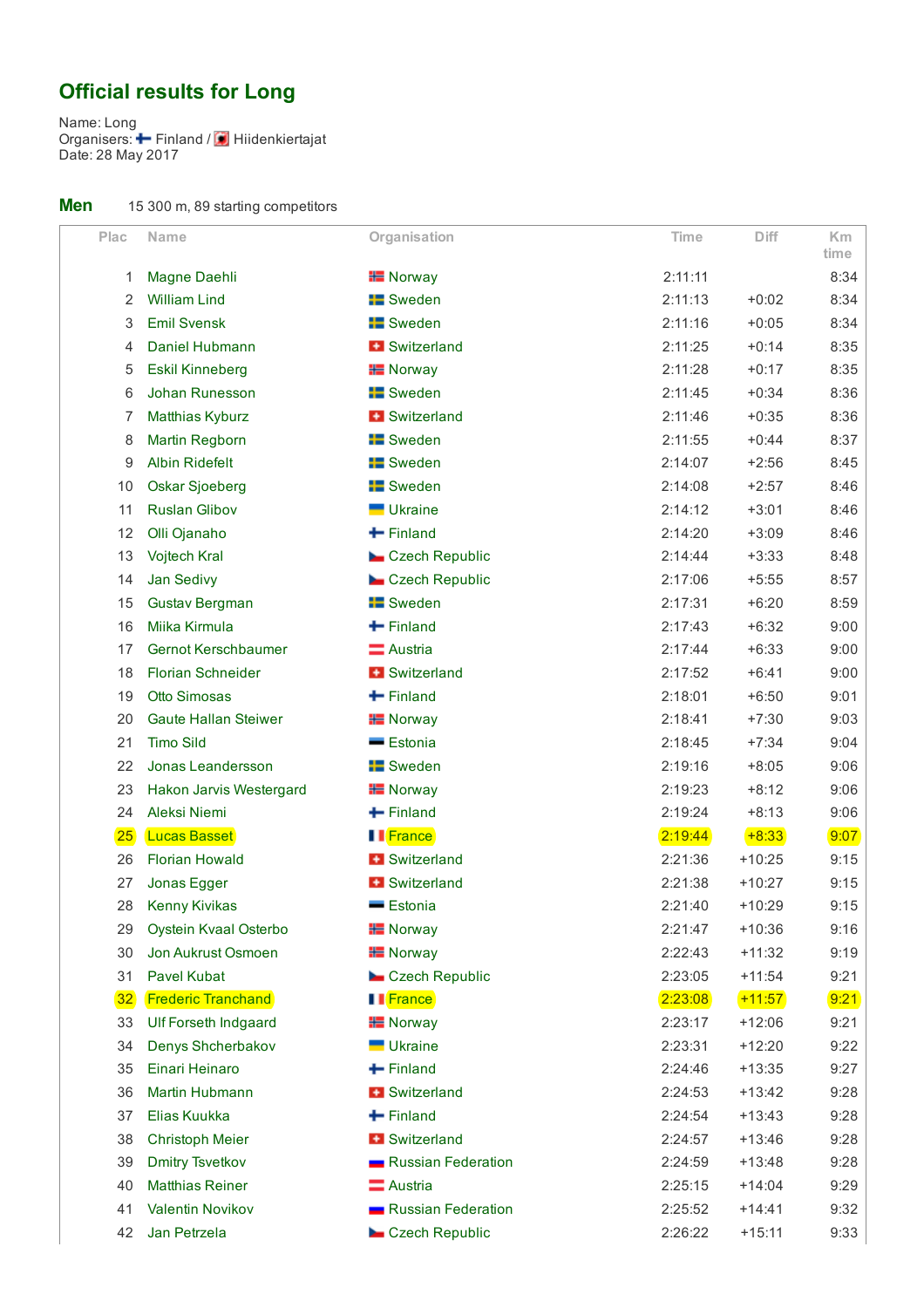| Plac | <b>Name</b>                   | Organisation           | Time           | Diff       | <b>Km</b><br>time |
|------|-------------------------------|------------------------|----------------|------------|-------------------|
| 43   | Jo Forseth Indgaard           | <b>H</b> Norway        | 2:29:57        | $+18:46$   | 9:48              |
| 44   | Lauri Sild                    | <b>Estonia</b>         | 2:29:59        | $+18:48$   | 9:48              |
| 45   | Peter Hodkinson               | <b>Reat Britain</b>    | 2:30:01        | $+18:50$   | 9:48              |
| 46   | Jonathan Crickmore            | <b>Reat Britain</b>    | 2:30:05        | $+18:54$   | 9:48              |
| 47   | <b>Alan Cherry</b>            | <b>Resear Britain</b>  | 2:30:20        | $+19:09$   | 9:49              |
| 48   | Riccardo Rancan               | <b>B</b> Switzerland   | 2:31:55        | $+20:44$   | 9:55              |
| 49   | <b>Artem Panchenko</b>        | <b>Ukraine</b>         | 2:32:14        | $+21:03$   | 9:56              |
| 50   | Nicolas Rio                   | <b>I</b> France        | 2:33:06        | $+21:55$   | 10:00             |
| 51   | Peter Bray                    | <b>Resear Britain</b>  | 2:33:13        | $+22:02$   | 10:00             |
| 52   | Dmitrii Nakonechnyi           | Russian Federation     | 2:33:24        | $+22:13$   | 10:01             |
| 53   | <b>Andris Jubelis</b>         | <b>E</b> Latvia        | 2:34:06        | $+22:55$   | 10:04             |
| 54   | <b>Tomas Kubelka</b>          | Czech Republic         | 2:34:17        | $+23:06$   | 10:05             |
| 55   | <b>Sander Vaher</b>           | <b>Estonia</b>         | 2:34:18        | $+23:07$   | 10:05             |
| 56   | Kristo Heinmann               | <b>Estonia</b>         | 2:34:22        | $+23:11$   | 10:05             |
| 57   | <b>Felix Spaeth</b>           | Germany                | 2:34:24        | $+23:13$   | 10:05             |
| 58   | Jonas Hubacek                 | Czech Republic         | 2:34:33        | $+23:22$   | 10:06             |
| 59   | <b>Marek Minar</b>            | Czech Republic         | 2:34:41        | $+23:30$   | 10:06             |
| 60   | <b>Bjoern Cederberg</b>       | <b>E</b> Denmark       | 2:38:03        | $+26:52$   | 10:19             |
| 61   | <b>Bjarne Friedrichs</b>      | Germany                | 2:39:19        | $+28:08$   | 10:24             |
| 62   | <b>Eduardo Gil Marcos</b>     | $\equiv$ Spain         | 2:40:05        | $+28:54$   | 10:27             |
| 63   | <b>Quentin Rauturier</b>      | II France              | 2:40:06        | $+28:55$   | 10:27             |
| 64   | <b>Mathias Peter</b>          | $\equiv$ Austria       | 2:40:19        | $+29:08$   | 10:28             |
| 65   | <b>Magnus Dewett</b>          | <b>E</b> Denmark       | 2:49:27        | $+38:16$   | 11:04             |
| 66   | <b>Nitsan Yasur</b>           | $\equiv$ Israel        | 2:51:20        | $+40:09$   | 11:11             |
| 67   | <b>Bryan RusselKeely</b>      | <b>No Australia</b>    | 2:51:52        | $+40:41$   | 11:13             |
| 68   | <b>Loic Marty</b>             | <b>I</b> France        | 2:51:54        | $+40:43$   | 11:14             |
| 69   | <b>Adrien Delenne</b>         | I France               | 2:56:27        | $+45:16$   | 11:31             |
| 70   | <b>Matthias Kretzschmar</b>   | $\blacksquare$ Germany | 3:02:04        | $+50:53$   | 11:53             |
| 71   | <b>Gregory Ahlswede</b>       | <b>United States</b>   | 3:04:20        | $+53:09$   | 12:02             |
| 72   | <b>Asaf Avner</b>             | $\equiv$ Israel        | 3:20:48        | $+1:09:37$ | 13:07             |
| 73   | Kin Wai Lee                   | <b>E</b> Hong Kong     | 3:45:32        | $+1:34:21$ | 14:44             |
| 74   | Man Long Chow                 | <b>E</b> Hong Kong     | 4:48:07        | $+2:36:56$ | 18:49             |
|      | <b>Vincent Coupat</b>         | II <sup>France</sup>   | disqualified   |            |                   |
|      | <b>Tim Robertson</b>          | <b>New Zealand</b>     | disqualified   |            |                   |
|      | <b>Desmond Franssen</b>       | <b>Belgium</b>         | did not finish |            |                   |
|      | <b>Matthias Groell</b>        | Austria                | did not finish |            |                   |
|      | <b>Thierry Gueorgiou</b>      | <b>I</b> France        | did not finish |            |                   |
|      | Andrey Khramov                | Russian Federation     | did not finish |            |                   |
|      | <b>Tue Lassen</b>             | <b>I</b> Denmark       | did not finish |            |                   |
|      | <b>Antonio Martinez Perez</b> | $\equiv$ Spain         | did not finish |            |                   |
|      | <b>Leonid Novikov</b>         | Russian Federation     | did not finish |            |                   |
|      | Milos Nykodym                 | Czech Republic         | did not finish |            |                   |
|      | <b>Fredric Portin</b>         | $\blacksquare$ Finland | did not finish |            |                   |
|      | <b>Kerrin Rattray</b>         | <b>Australia</b>       | did not finish |            |                   |
|      | <b>Ralph Street</b>           | <b>Resear Britain</b>  | did not finish |            |                   |
|      | Pavlo Ushkvarok               | Ukraine                | did not finish |            |                   |
|      | <b>Rudolfs Zernis</b>         | $\equiv$ Latvia        | did not finish |            |                   |
|      | Oleksandr Kratov              | <b>Ukraine</b>         | did not start  |            |                   |
|      | Ka Ching Lam                  | <b>E</b> Hong Kong     | did not start  |            |                   |
|      | <b>Olav Lundanes</b>          | <b>H</b> Norway        | did not start  |            |                   |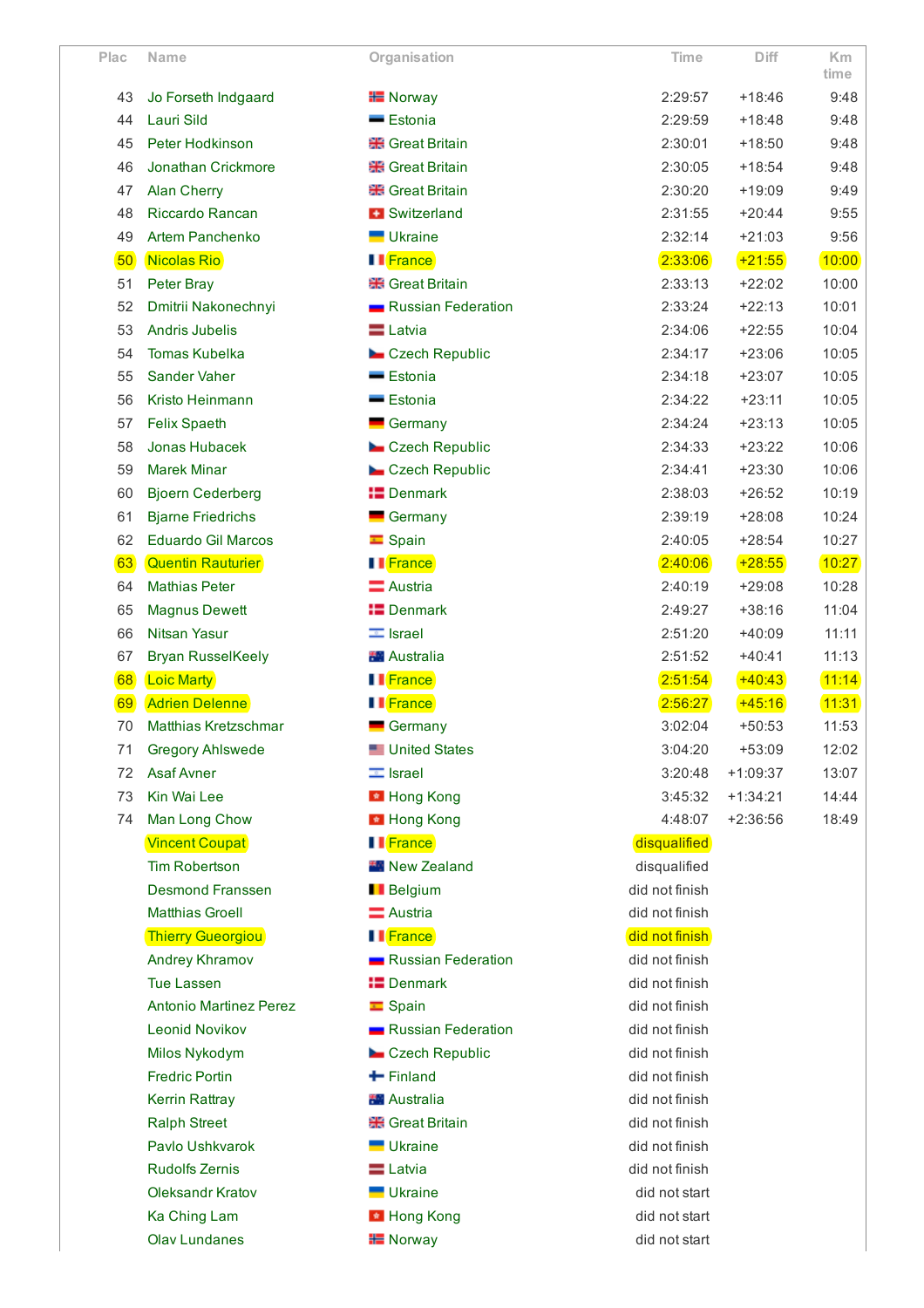| <b>Plac</b> | <b>Name</b>           | Organisation             | Time          | Diff | <b>Km</b><br>time |
|-------------|-----------------------|--------------------------|---------------|------|-------------------|
|             | <b>Robert Merl</b>    | $\equiv$ Austria         | did not start |      |                   |
|             | <b>Chris Smithard</b> | <b>SHE</b> Great Britain | did not start |      |                   |
|             | Olli Markus Taivainen | $\div$ Finland           | did not start |      |                   |

## Women 11 100 m, 87 starting competitors

| Plac | <b>Name</b>               | Organisation             | Time    | Diff     | K <sub>m</sub><br>time |
|------|---------------------------|--------------------------|---------|----------|------------------------|
| 1    | <b>Tove Alexandersson</b> | <b>E</b> Sweden          | 2:00:07 |          | 10:49                  |
| 2    | Helena Jansson            | <b>E</b> Sweden          | 2:00:34 | $+0:27$  | 10:51                  |
| 3    | Maja Alm                  | $\blacksquare$ Denmark   | 2:00:38 | $+0:31$  | 10:52                  |
| 4    | Natalia Gemperle          | Russian Federation       | 2:05:16 | $+5:09$  | 11:17                  |
| 5    | Sabine Hauswirth          | <b>H</b> Switzerland     | 2:05:22 | $+5:15$  | 11:17                  |
| 6    | Emma Johansson            | <b>Example 15</b> Sweden | 2:05:25 | $+5:18$  | 11:17                  |
| 7    | Venla Harju               | $\blacksquare$ Finland   | 2:05:51 | $+5:44$  | 11:20                  |
| 8    | <b>Emily Kemp</b>         | <b>I-I</b> Canada        | 2:06:30 | $+6:23$  | 11:23                  |
| 9    | Alva Olsson               | <b>E</b> Sweden          | 2:06:31 | $+6:24$  | 11:23                  |
| 10   | Anastasia Rudnaya         | Russian Federation       | 2:06:32 | $+6:25$  | 11:23                  |
| 11   | Merja Rantanen            | $\blacksquare$ Finland   | 2:06:43 | $+6:36$  | 11:24                  |
| 12   | <b>Julia Gross</b>        | <b>H</b> Switzerland     | 2:06:48 | $+6:41$  | 11:25                  |
| 13   | Saila Kinni               | $+$ Finland              | 2:07:06 | $+6:59$  | 11:27                  |
| 14   | Sari Anttonen             | $\leftarrow$ Finland     | 2:07:10 | $+7:03$  | 11:27                  |
| 15   | Karolin Ohlsson           | <b>E</b> Sweden          | 2:07:12 | $+7:05$  | 11:27                  |
| 16   | Sofia Haajanen            | $+$ Finland              | 2:07:15 | $+7:08$  | 11:27                  |
| 17   | Ida Marie Naess Bjoergul  | <b>H</b> Norway          | 2:07:21 | $+7:14$  | 11:28                  |
| 18   | <b>Lina Strand</b>        | <b>Example 15</b> Sweden | 2:07:32 | $+7:25$  | 11:29                  |
| 19   | Tatyana Riabkina          | Russian Federation       | 2:07:39 | $+7:32$  | 11:30                  |
| 20   | Elena Roos                | <b>+ Switzerland</b>     | 2:09:12 | $+9:05$  | 11:38                  |
| 21   | Ingjerd Myhre             | <b>H</b> Norway          | 2:13:12 | $+13:05$ | 12:00                  |
| 22   | <b>Lilian Forsgren</b>    | <b>Example 15</b> Sweden | 2:13:46 | $+13:39$ | 12:03                  |
| 23   | Ursula Kadan              | <b>E</b> Austria         | 2:13:47 | $+13:40$ | 12:03                  |
| 24   | Miia Niittynen            | $+$ Finland              | 2:14:00 | $+13:53$ | 12:04                  |
| 25   | Natalia Efimova           | Russian Federation       | 2:15:12 | $+15:05$ | 12:10                  |
| 26   | Silje Ekroll Jahren       | <b>H</b> Norway          | 2:15:47 | $+15:40$ | 12:13                  |
| 27   | Josefin Tjernlund         | <b>E</b> Sweden          | 2:16:53 | $+16:46$ | 12:19                  |
| 28   | Sarina Jenzer             | <b>H</b> Switzerland     | 2:16:55 | $+16:48$ | 12:20                  |
| 29   | Galina Vinogradova        | Russian Federation       | 2:16:59 | $+16:52$ | 12:20                  |
| 30   | Yulia Novikova            | Russian Federation       | 2:17:14 | $+17:07$ | 12:21                  |
| 31   | Martina Ruch              | <b>H</b> Switzerland     | 2:17:22 | $+17:15$ | 12:22                  |
| 32   | <b>Amelie Chataing</b>    | <b>Il</b> France         | 2:18:12 | $+18:05$ | 12:27                  |
| 33   | Sara Hagstrom             | <b>B</b> Sweden          | 2:19:53 | $+19:46$ | 12:36                  |
| 34   | Andrine Benjaminsen       | <b>H</b> Norway          | 2:21:14 | $+21:07$ | 12:43                  |
| 35   | Fanni Gyurko              | $=$ Hungary              | 2:21:19 | $+21:12$ | 12:43                  |
| 36   | <b>Paula Gross</b>        | + Switzerland            | 2:21:24 | $+21:17$ | 12:44                  |
| 37   | Vendula Horcickova        | Czech Republic           | 2:21:36 | $+21:29$ | 12:45                  |
| 38   | Annika Rihma              | Estonia                  | 2:22:18 | $+22:11$ | 12:49                  |
| 39   | <b>Hollie Orr</b>         | <b>Reat Britain</b>      | 2:22:50 | $+22:43$ | 12:52                  |
| 40   | Jana Knapova              | Czech Republic           | 2:23:09 | $+23:02$ | 12:53                  |
| 41   | Liis Johanson             | - Estonia                | 2:23:28 | $+23:21$ | 12:55                  |
| 42   | Adela Indrakova           | Czech Republic           | 2:23:51 | $+23:44$ | 12:57                  |
| 43   | Anna Serrallonga Arques   | $\equiv$ Spain           | 2:24:47 | $+24:40$ | 13:02                  |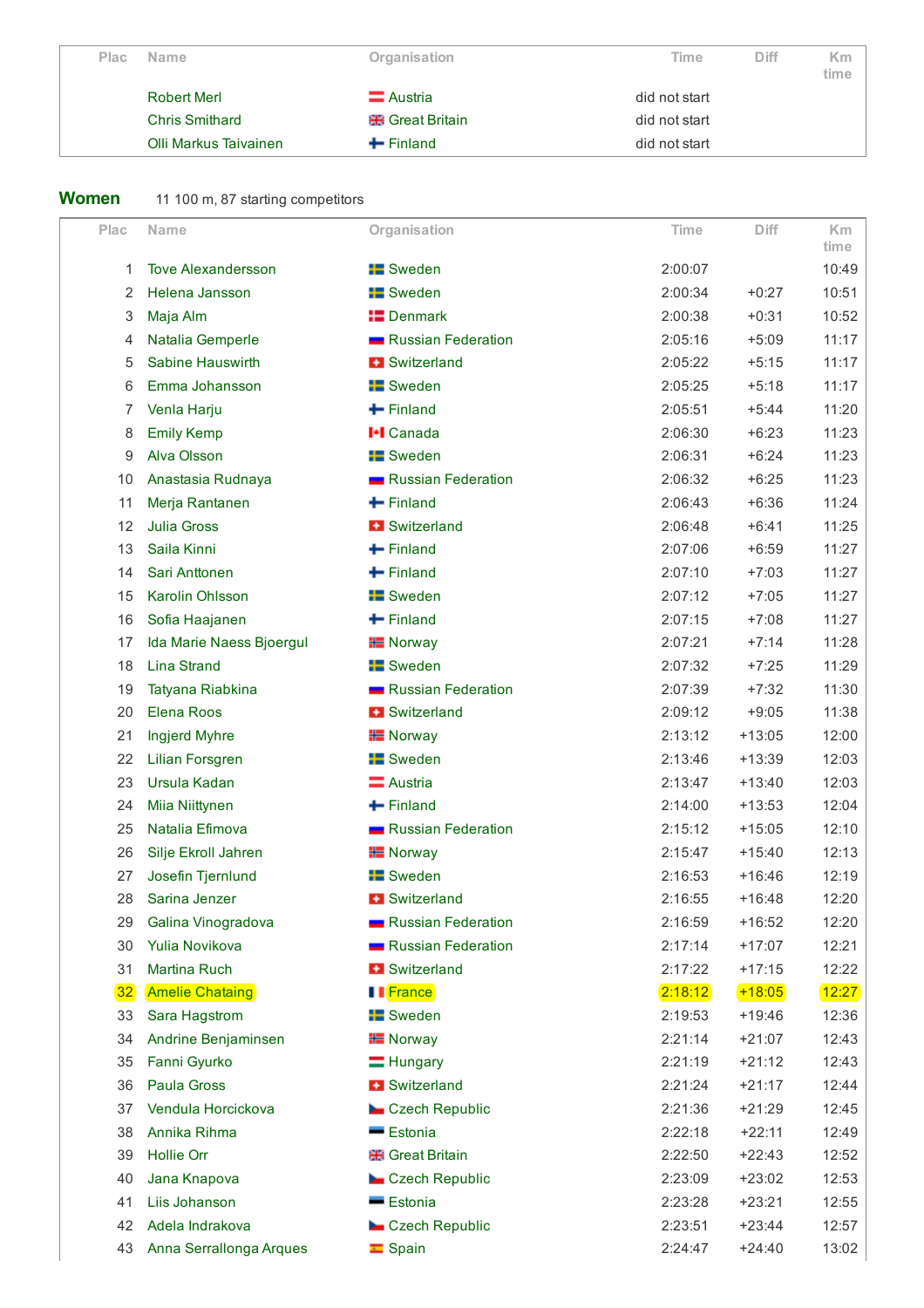| Plac | Name                           | Organisation           | Time           | Diff       | <b>Km</b><br>time |
|------|--------------------------------|------------------------|----------------|------------|-------------------|
| 44   | Lisa Holer                     | <b>+ Switzerland</b>   | 2:25:02        | $+24:55$   | 13:03             |
| 45   | <b>Hanna Muller</b>            | <b>H</b> Switzerland   | 2:25:05        | $+24:58$   | 13:04             |
| 46   | Susen Loesch                   | Germany                | 2:25:25        | $+25:18$   | 13:06             |
| 47   | <b>Kirsi Nurmi</b>             | $\blacksquare$ Finland | 2:26:21        | $+26:14$   | 13:11             |
| 48   | Laura Ramstein                 | Austria                | 2:27:54        | $+27:47$   | 13:19             |
| 49   | <b>Krystal Neumann</b>         | <b>No Australia</b>    | 2:27:56        | $+27:49$   | 13:19             |
| 50   | <b>Megan Carter Davies</b>     | <b>Reat Britain</b>    | 2:30:17        | $+30:10$   | 13:32             |
| 51   | Barbora Hruskova               | Czech Republic         | 2:30:36        | $+30:29$   | 13:34             |
| 52   | Gabija Razaityte               | Lithuania              | 2:31:55        | $+31:48$   | 13:41             |
| 53   | Tereza Janosikova              | Czech Republic         | 2:34:49        | $+34:42$   | 13:56             |
| 54   | Amanda Falck Weber             | <b>E</b> Denmark       | 2:35:15        | $+35:08$   | 13:59             |
| 55   | Katerina Chroma                | Czech Republic         | 2:37:31        | $+37:24$   | 14:11             |
| 56   | Olga Sluta                     | Ukraine                | 2:37:59        | $+37:52$   | 14:13             |
| 57   | Olena Pitirimova               | <b>Ukraine</b>         | 2:39:20        | $+39:13$   | 14:21             |
| 58   | Lauriane Beauvisage            | II France              | 2:39:39        | $+39:32$   | 14:22             |
| 59   | <b>Anine Ahlsand</b>           | <b>H</b> Norway        | 2:40:59        | $+40:52$   | 14:30             |
| 60   | Kerstin Uiboupin               | - Estonia              | 2:41:13        | $+41:06$   | 14:31             |
| 61   | <b>Irita Pukite</b>            | <b>E</b> Latvia        | 2:42:23        | $+42:16$   | 14:37             |
| 62   | Caroline Gjotterup             | <b>I</b> Denmark       | 2:42:53        | $+42:46$   | 14:40             |
| 63   | <b>Chloe Haberkorn</b>         | <b>I</b> France        | 2:43:04        | $+42:57$   | 14:41             |
| 64   | Magdalena Tuzilova             | Czech Republic         | 2:43:58        | $+43:51$   | 14:46             |
| 65   | <b>Carina Polzer</b>           | Austria                | 2:46:44        | $+46:37$   | 15:01             |
| 66   | Viktoriia Sukharevska          | <b>Ukraine</b>         | 2:47:13        | $+47:06$   | 15:03             |
| 67   | Anika Gassner                  | $\equiv$ Austria       | 2:48:10        | $+48:03$   | 15:09             |
| 68   | <b>Patricia Nieke</b>          | Germany                | 2:49:26        | $+49:19$   | 15:15             |
| 69   | <b>Kate Morrison</b>           | <b>New Zealand</b>     | 2:52:00        | $+51:53$   | 15:29             |
| 70   | Kateryna Dzema                 | Ukraine                | 2:53:00        | $+52:53$   | 15:35             |
| 71   | Margret Zimmermann             | - Estonia              | 2:53:26        | $+53:19$   | 15:37             |
| 72   | Paula Starke                   | Germany                | 2:53:41        | $+53:34$   | 15:38             |
| 73   | Aislinn Prendergast            | <b>Australia</b>       | 2:54:04        | $+53:57$   | 15:40             |
| 74   | Anna Reinhardt                 | Germany                | 2:59:38        | $+59:31$   | 16:10             |
| 75   | Hinako Inage                   | $\bullet$ Japan        | 3:33:08        | $+1:33:01$ | 19:12             |
| 76   | Hau Wah Brenda Chan            | Hong Kong              | 3:46:34        | $+1:46:27$ | 20:24             |
| 77   | Maika Moriya                   | Japan                  | 3:59:43        | $+1:59:36$ | 21:35             |
|      | Anja Arbter                    | Austria                | did not finish |            |                   |
|      | Isia Basset                    | <b>I</b> France        | did not finish |            |                   |
|      | Sandra Grosberga               | $\equiv$ Latvia        | did not finish |            |                   |
|      | <b>Marianne Haug</b>           | Estonia                | did not finish |            |                   |
|      | Emma Johansson                 | <b>H</b> Norway        | did not finish |            |                   |
|      | Denisa Kosova                  | Czech Republic         | did not finish |            |                   |
|      | Ka Ki Leung                    | <b>E</b> Hong Kong     | did not finish |            |                   |
|      | Ka Man Leung                   | <b>E</b> Hong Kong     | did not finish |            |                   |
|      | <b>Christiane Troesse</b>      | $\blacksquare$ Germany | did not finish |            |                   |
|      | Sze Wing Yee                   | <b>E</b> Hong Kong     | did not finish |            |                   |
|      | <b>Marianne Andersen</b>       | <b>H</b> Norway        | did not start  |            |                   |
|      | Inga Dambe                     | $\equiv$ Latvia        | did not start  |            |                   |
|      | Nikoline Ekeberg Schjerve      | <b>H</b> Norway        | did not start  |            |                   |
|      | <b>Arntraut Goetsch</b>        | $\blacksquare$ Germany | did not start  |            |                   |
|      | Evely Kaasiku                  | Estonia                | did not start  |            |                   |
|      | <b>Cecilie Friberg Klysner</b> | <b>IS</b> Denmark      | did not start  |            |                   |